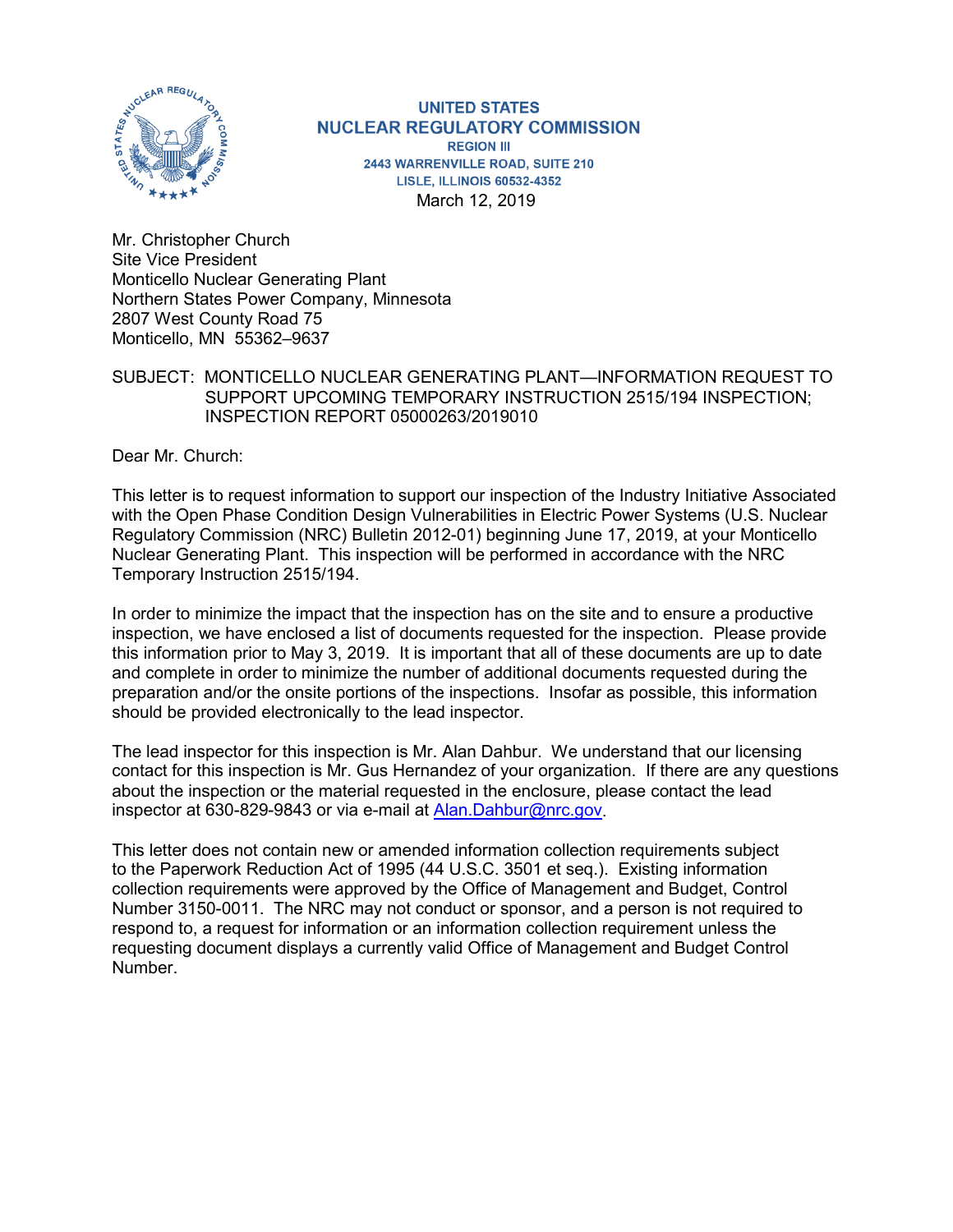This letter and its enclosure will be made available for public inspection and copying at <http://www.nrc.gov/reading-rm/adams.html> and at the NRC Public Document Room in accordance with 10 CFR 2.390, "Public Inspections, Exemptions, Requests for Withholding."

Sincerely,

*/RA/*

Alan Dahbur, Senior Reactor Engineer Engineering Branch 3 Division of Reactor Safety

Docket No. 50–263 License No. DPR–22

Enclosure: Document Request for Temporary Instruction 2515/194 Inspection

cc: Distribution via LISTSERV®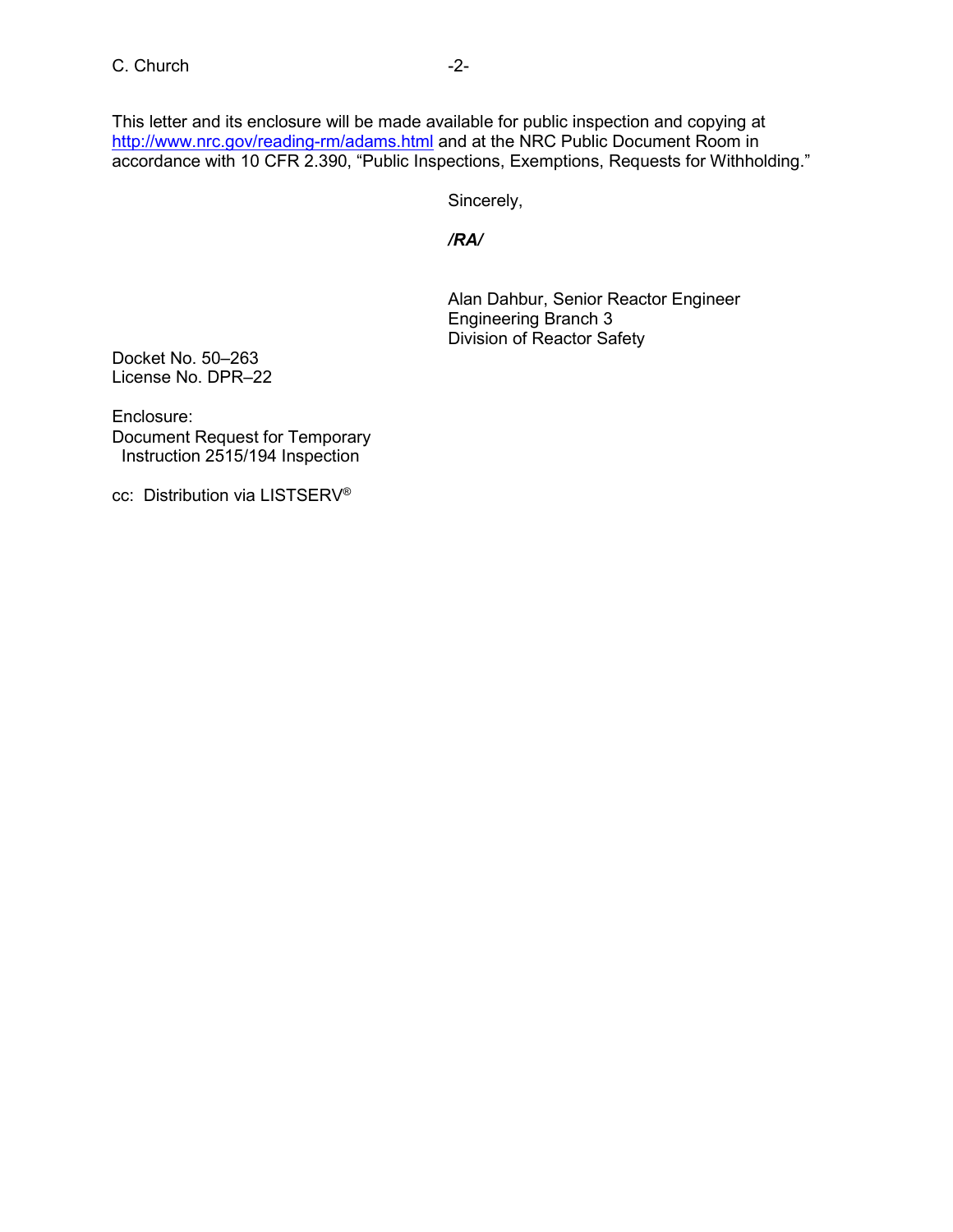## C. Church -3-

Letter to Christopher Church from Alan Dahbur dated March 12, 2019.

SUBJECT: MONTICELLO NUCLEAR GENERATING PLANT—INFORMATION REQUEST TO SUPPORT UPCOMING TEMPORARY INSTRUCTION 2515/194 INSPECTION; INSPECTION REPORT 05000263/2019010

DISTRIBUTION: Michael McCoppin RidsNrrDorlLpl3 RidsNrrPMMonticello RidsNrrDirsIrib Resource Darrell Roberts John Giessner Jamnes Cameron Allan Barker DRPIII DRSIII

| ADAMS Accession Number: ML19071A355 |  |
|-------------------------------------|--|
|-------------------------------------|--|

| <b>OFFICE</b> | <b>RIII</b> |  |  |  |  |
|---------------|-------------|--|--|--|--|
| <b>NAME</b>   | ADahbur:cl  |  |  |  |  |
| <b>DATE</b>   | 03/12/19    |  |  |  |  |

*OFFICIAL RECORD COPY*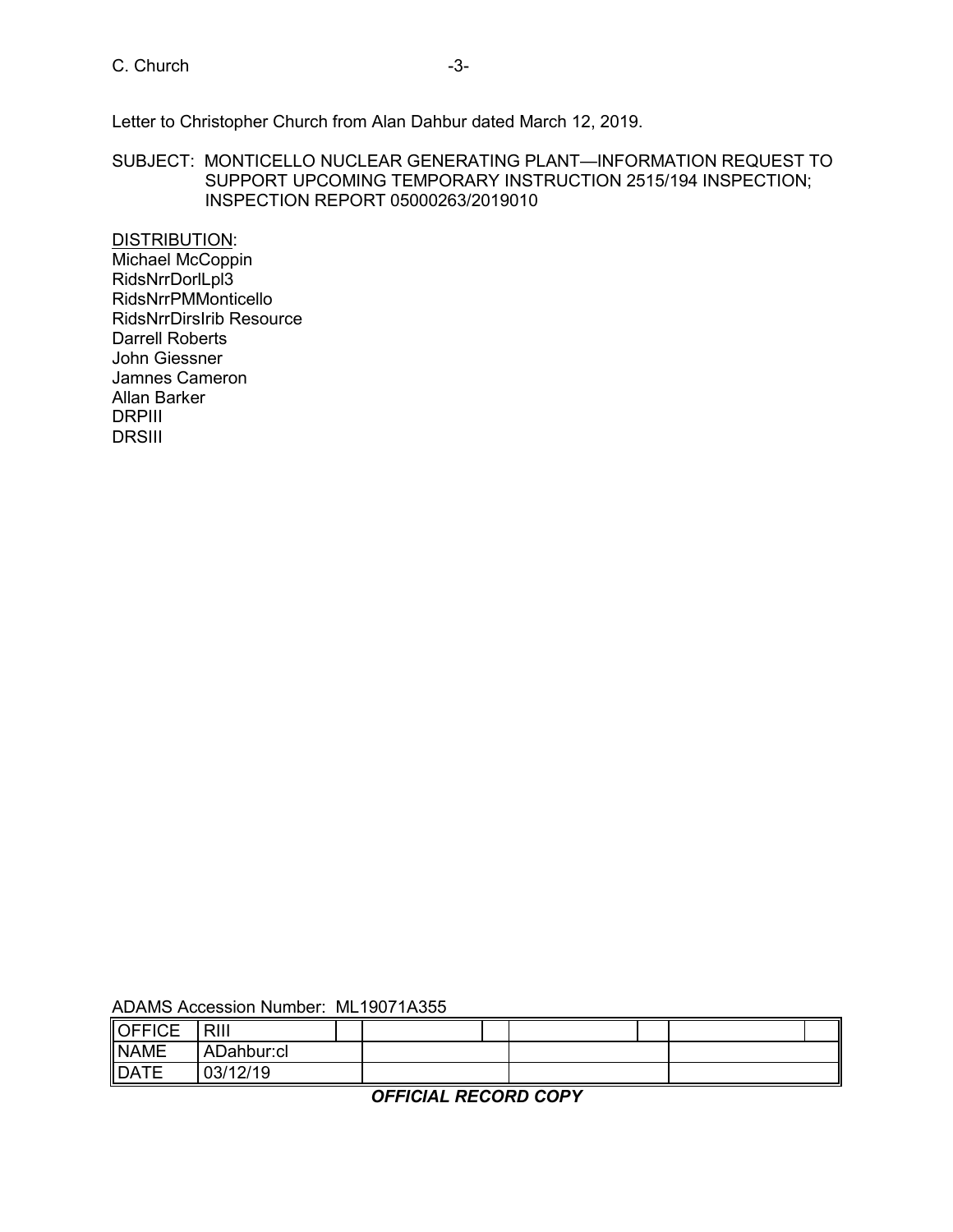## **DOCUMENT REQUEST FOR TEMPORARY INSTRUCTION 2515/194 INSPECTION**

| <b>Inspection Report:</b>     | 05000263/2019010                                   |
|-------------------------------|----------------------------------------------------|
| <b>Inspection Dates:</b>      | June 17-21, 2019                                   |
| <b>Inspection Procedures:</b> | 2515/194-TI-2515-Phase 5                           |
| <u> Inspector:</u>            | Alan Dahbur<br>630-829-9810<br>Alan.Dahbur@nrc.gov |

Please provide the following documentation (Items 1–6) to the lead inspector prior to the onsite inspection date, preferably no later than May 3, 2019. Whenever practical, please provide copies electronically. Please provide an index of the requested documents which includes a brief description of the document and the numerical heading associated with the request (i.e., where it can be found in the list of documents requested).

- 1. Copies of any calculations, analyses, and/or test reports performed to support the implementation of your open phase condition (OPC) solution. If, in your implementation, OPCs are not detected and alarmed in the control room please include documentation that: (a) demonstrates the OPC will not prevent functioning of important-to-safety structures, systems, and components; and (b) detection of an OPC will occur within a short period of time (e.g., 24 hours).
- 2. Copies of any modification packages, including Title 10 of the *Code of Federal Regulations*, Part 50.59 evaluations if performed, used for or planned for the implementation of your OPC solution.
- 3. Copies of periodic maintenance, surveillance, setpoint calibration, and/or test procedures implemented or planned, for your OPC solution.
- 4. Copies of your licensing basis changes to Updated Final Safety Analysis Report and/or Technical Specifications, as applicable, which discuss the design features and analyses related to the effects of, and protection for, any open phase condition design vulnerability.
- 5. Copies of any procurement specifications and acceptance testing documents related to the installation of your OPC solution.
- 6. Copies of any site training the team will need to accomplish to gain access to areas with, or planned, major electrical equipment used in your OPC solution (i.e., switchyard).
- 7. Provide documentation showing that with an OPC occurrence and no accident condition signal present, either:
	- a. An OPC does not adversely affect the function of important-to-safety structures, systems, and components, or